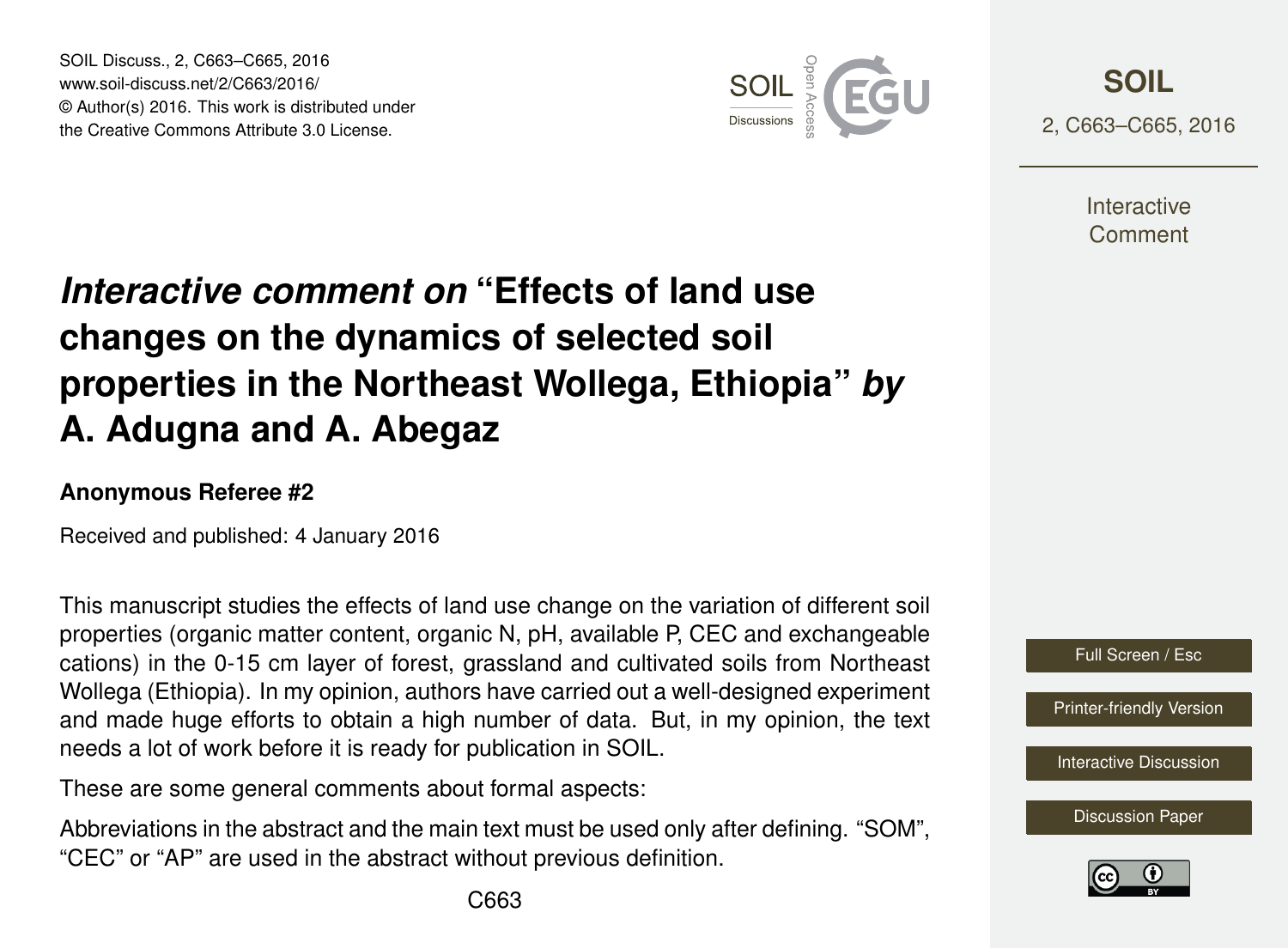The use of abbreviations is not rational. There are many examples of this through the text that must be revised. Different expressions are used for the same object even in a short text. In page 1085, lines 4-7 (only four lines!), soil available phosphorus is named as "P" (element), "soil P", "available P" or "AP" (available P).

Try to avoid 4-5 lines long sentences.

Describing and discussing results following the sequence [i] mean data and [ii] difference between mean data, with different tables is repetitive and makes the text too long. In some cases, even the order of tables is strange (table 2 describes differences between soil properties and table 3 describes soil properties). In some cases, also, discussion of actual data is avoided in favour of variations between data. I would like to seriously highlight this, because variations on sand, silt and clay contents, for example, are described and discussed (see Table 4), but dispersion of original data are not provided and discussion on them is not carried out. What is the relevant thing? Mean differences and standard deviation of differences or mean values and standard deviation of mean values? What is more important? ANOVAs of differences between data or ANOVAs of mean data? I suggest deleting tables 2, 4 and 5 and moving relevant information to Table 3.

I have serious concerns about the validity of most references. There is a huge number of references that do not support the statements they are supposed to. Some examples are discussed in the detailed comments below, but I strongly suggest authors to revise if all citations do actually support the statements in the text. Although there are many evidences, I was surprised when even my own work is cited in order to support a statement that is absolutely not suggested by me. Authors must carry out a serious revision of the text.

Detailed comments are provided separately.

Please also note the supplement to this comment:

2, C663–C665, 2016

**Interactive Comment** 

Full Screen / Esc

[Printer-friendly Version](http://www.soil-discuss.net/2/C663/2016/soild-2-C663-2016-print.pdf)

**[Interactive Discussion](http://www.soil-discuss.net/2/1075/2015/soild-2-1075-2015-discussion.html)** 

[Discussion Paper](http://www.soil-discuss.net/2/1075/2015/soild-2-1075-2015.pdf)